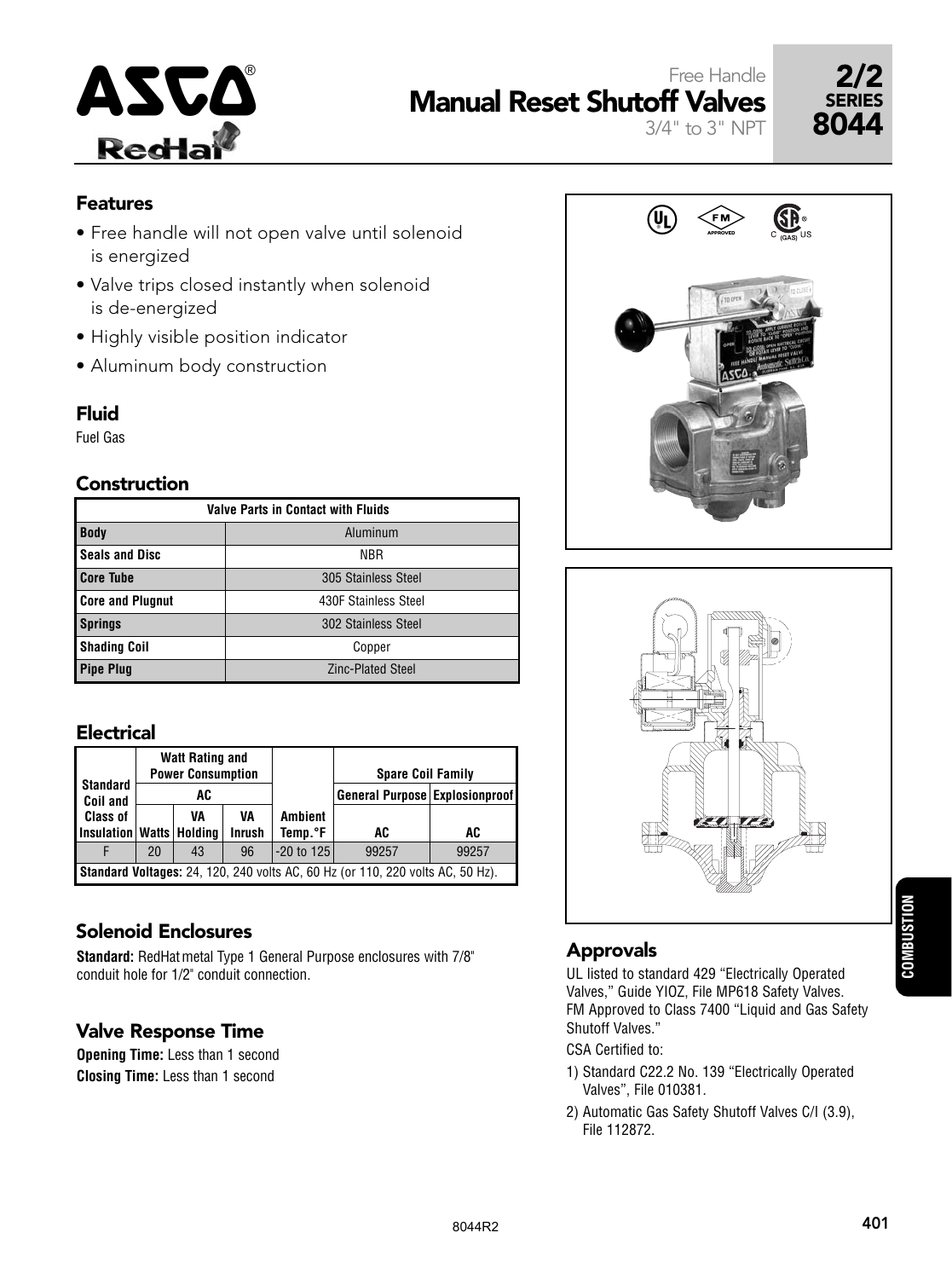

# Specifications (English units)

| Pipe<br>Size   | <b>Orifice</b><br>Size                                                                                                  | Cv<br><b>Flow</b> | Gas<br><b>Capacity</b> <sup>1</sup> | <b>Operating Pressure</b><br>Differential (psi) |      | Max.<br><b>Fluid</b> |                       | Const. |          | Agency    |            |         | Approx.<br><b>Shipping</b><br>Weight |
|----------------|-------------------------------------------------------------------------------------------------------------------------|-------------------|-------------------------------------|-------------------------------------------------|------|----------------------|-----------------------|--------|----------|-----------|------------|---------|--------------------------------------|
| (ins.)         | (ins.)                                                                                                                  | Factor            | Btu/hr.                             | Min.                                            | Max. | Temp. <sup>o</sup> F | <b>Catalog Number</b> | Ref.   | UL       | <b>FM</b> | CSA        | Wattage | (lbs)                                |
|                | <b>COMBUSTION (Fuel Gas) - Normally Closed</b>                                                                          |                   |                                     |                                                 |      |                      |                       |        |          |           |            |         |                                      |
| 3/4            | 5/8                                                                                                                     | 13                | 717.000                             | 0                                               | 25   | 125                  | 8044B001              |        | $\Omega$ | റ         | ∩          | 20      | 8.3                                  |
|                | 5/8                                                                                                                     | 22                | .170.000                            | $\mathbf{0}$                                    | 25   | 125                  | 8044A002              | 2      | $\Omega$ | റ         | $\bigcirc$ | 20      | 8.3                                  |
| 11/4           | 5/8                                                                                                                     | 30                | .580.000                            | 0                                               | 25   | 125                  | 8044A003              | 2      | $\Omega$ | ∩         | $\bigcirc$ | 20      | 8.3                                  |
| 11/2           | 5/8                                                                                                                     | 33                | .760.000                            | $\mathbf{0}$                                    | 25   | 125                  | 8044A004              | 3      | $\Omega$ | ◯         | $\bigcirc$ | 20      | 8.3                                  |
| $\overline{2}$ | 2 3/32                                                                                                                  | 55                | 2.960.000                           | $\mathbf{0}$                                    | 20   | 125                  | 8044A005              | 4      | $\Omega$ | ◯         | ∩          | 20      | 10.3                                 |
| 21/2           | 3                                                                                                                       | 108               | 5.810.000                           | $\mathbf{0}$                                    | 10   | 125                  | 8044A006              | 5      | $\Omega$ | ∩         | $\bigcirc$ | 20      | 17                                   |
| 3              | 3                                                                                                                       | 135               | 7.260.000                           | 0                                               | 10   | 125                  | 8044A007              | 5      | $\circ$  | ◯         | ◯          | 20      | 18                                   |
|                | ○ = Safety Shutoff Valve. ① 1" W.C. Drop @ 2" W.C. Inlet Pressure, 1,000 Btu/cu.ft. or more, 0.64 Specific Gravity Gas. |                   |                                     |                                                 |      |                      |                       |        |          |           |            |         |                                      |

# Specifications (Metric units)

| Pipe<br>Size                            | <b>Orifice</b><br>Size                                                                                                  | Κv<br>Flow | Gas<br><b>Capacity</b> <sup>1</sup> | <b>Operating Pressure</b><br>Differential (bar) |      | Max.<br><b>Fluid</b> |                       | Const. | Agency   |           |            |         | Approx.<br>Shipping<br>Weight |
|-----------------------------------------|-------------------------------------------------------------------------------------------------------------------------|------------|-------------------------------------|-------------------------------------------------|------|----------------------|-----------------------|--------|----------|-----------|------------|---------|-------------------------------|
| (ins.)                                  | (mm)                                                                                                                    | $(m^3/hr)$ | Btu/hr.                             | Min.                                            | Max. | Temp.°C              | <b>Catalog Number</b> | Ref.   | UL       | <b>FM</b> | CSA        | Wattage | (kgs)                         |
| COMBUSTION (Fuel Gas) - Normally Closed |                                                                                                                         |            |                                     |                                                 |      |                      |                       |        |          |           |            |         |                               |
| 3/4                                     | 41                                                                                                                      | 11.1       | 717.000                             | 0                                               | 1.7  | 52                   | 8044B001              |        | ◯        | ∩         |            | 20      | 3.8                           |
|                                         | 41                                                                                                                      | 18.7       | 1.170.000                           | 0                                               | 1.7  | 52                   | 8044A002              | 2      | ◯        | ◯         | $\bigcirc$ | 20      | 3.8                           |
| 1/4                                     | 41                                                                                                                      | 25.5       | 1.580.000                           | 0                                               | 1.7  | 52                   | 8044A003              | 2      | ◯        | ◯         | $\bigcirc$ | 20      | 3.8                           |
| 1/2                                     | 41                                                                                                                      | 28.1       | 1.760.000                           | 0                                               | 1.7  | 52                   | 8044A004              | 3      | ◯        | ◯         | $\Omega$   | 20      | 3.8                           |
| $\overline{2}$                          | 53                                                                                                                      | 46.8       | 2.960.000                           | $\mathbf{0}$                                    | 1.4  | 52                   | 8044A005              | 4      | $\Omega$ | ◯         | $\bigcirc$ | 20      | 4.7                           |
| 21/2                                    | 76                                                                                                                      | 91.8       | 5.810.000                           | 0                                               | 0.7  | 52                   | 8044A006              | 5      | $\Omega$ | ∩         | $\bigcirc$ | 20      | 7.7                           |
| 3                                       | 76                                                                                                                      | 114.8      | 7.260.000                           | 0                                               | 0.7  | 52                   | 8044A007              | 5      | ◯        | ◯         |            | 20      | 8.2                           |
|                                         | ○ = Safety Shutoff Valve. ① 1" W.C. Drop @ 2" W.C. Inlet Pressure, 1,000 Btu/cu.ft. or more, 0.64 Specific Gravity Gas. |            |                                     |                                                 |      |                      |                       |        |          |           |            |         |                               |